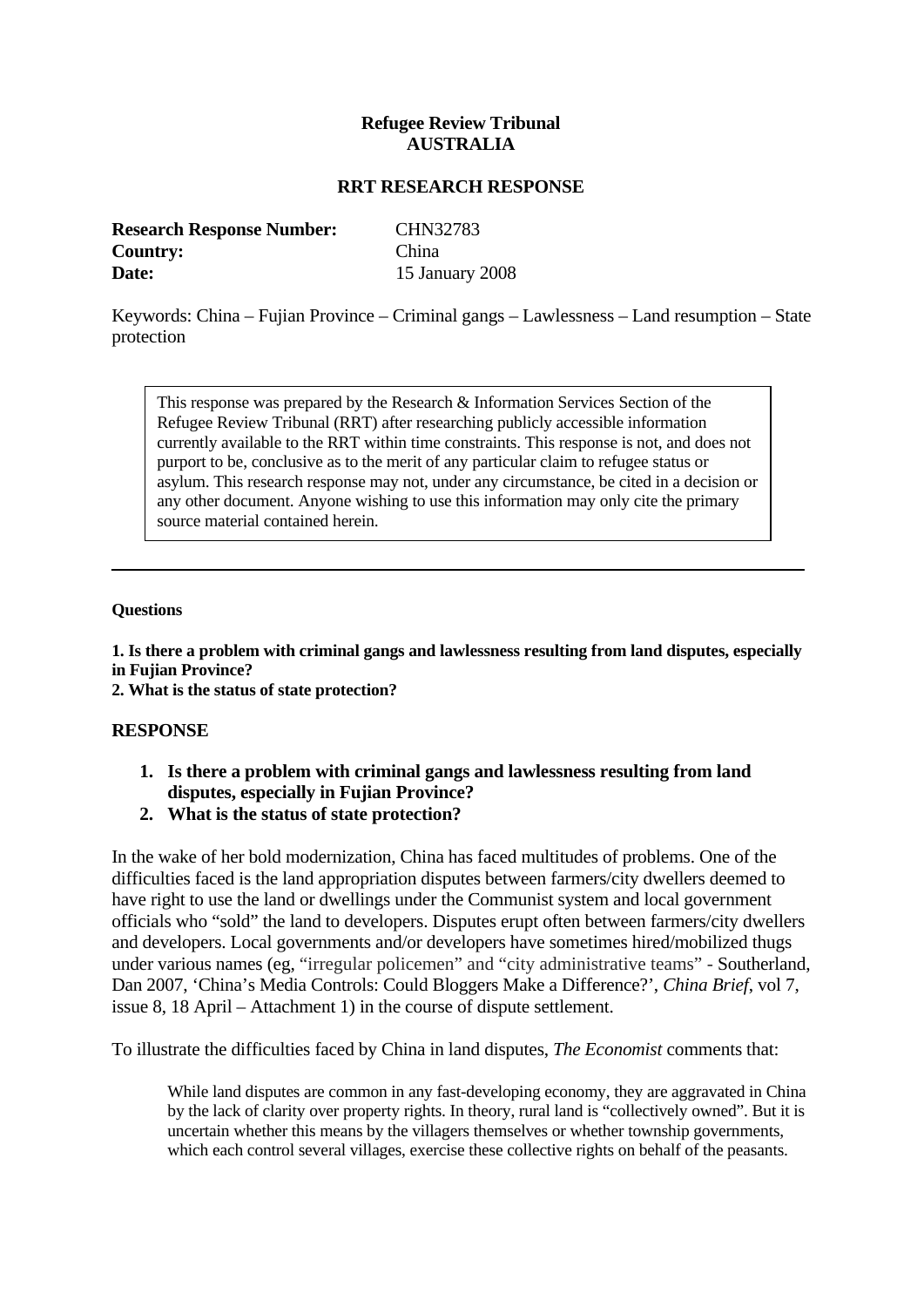Peasants have renewable land-use contracts valid for 30 years, but they cannot sell them. And even if villagers have a theoretical say in the disposal of their land, in practice, villages are usually controlled by Communist Party representatives whose duty is to enforce higher-level orders. Village chiefs elected by the villagers themselves have little power to obstruct them.

The party's refusal to allow private land ownership has eased the takeover of rural land for industrial use, urban expansion or the construction of transport infrastructure. But it has also created vast opportunities for corruption. Rural officials often pocket much of the money paid by developers as compensation for the land-lorn peasants, or make great profits by taking over land at little or no cost and selling it at market prices. Efforts in recent years to reduce the tax burden on peasants have given local governments even more incentive to sell land to boost their revenue…

In these areas close to cities, agriculture has often ceased to be the main source of income for peasants. Many have jobs in local industries, even though they keep their land-use rights. Disputes over compensation for loss of land are frequently driven by peasants' desire to maximise their gains from the transfer, rather than fears over the loss of a vital means of subsistence.

But protests by these relatively affluent villagers can still be an embarrassment to the government ('China's land disputes: Turning ploughshares into staves' 2005, *The Economist*, 23 June – Attachment 2;

For further background reading, see also Lum, T. 2006, *Social Unrest in China*, US Congressional Research Service, 8 May, <http://www.fas.org/sgp/crs/row/RL33416.pdf> – Accessed 12 December 2006 – Attachment 3; RRT Research and Information Services 2007, *Research Response CHN32404*, 15 October – Attachment 4; and RRT Research and Information Services 2006, *Research Response CHN30369*, 26 July – Attachment 5.

There are numerous reports of land disputes but none of them, it appears, indicates that they ran out of control and lawlessness prevailed for long although they are widespread and threatening social stability of the country. Reports of thugs involved in land disputes are not uncommon. Yet reports on how they were treated and disputes controlled are rare.

To examine the extent of lawlessness resulting from the involvement of thugs in land disputes and their treatment, a limited number of reports found relevant to the issue are listed below:

- China News Agencies (NCNA) deplored the fact that "institutional and systematic problems hindering the healthy development of the economy and society are still very outstanding." NCNA hinted at the severity of corruption among senior officials, as well as regional cadres not following orders from the center. Indeed, the Hu-Wen team is facing more challenges from regional "warlords" who often refuse to heed Beijing's orders concerning the preservation of arable land or the punctual payment of the salaries of migrant workers. The recent case of local authorities in Panyu, Guangdong Province hiring thugs to intimidate villagers who tried to impeach a corrupt village chief has illustrated the frequency with which grassroots cadres collude with greedy businessmen and underworld gangs ('Congressional-Executive Commission on China Annual Report' 2004, Congressional-Executive Commission on China, 5 October - Attachment 6)
- Thugs reported employed by eviction companies in Chengdu, Sichuan Province attacked police officers and people being forcibly removed from their homes for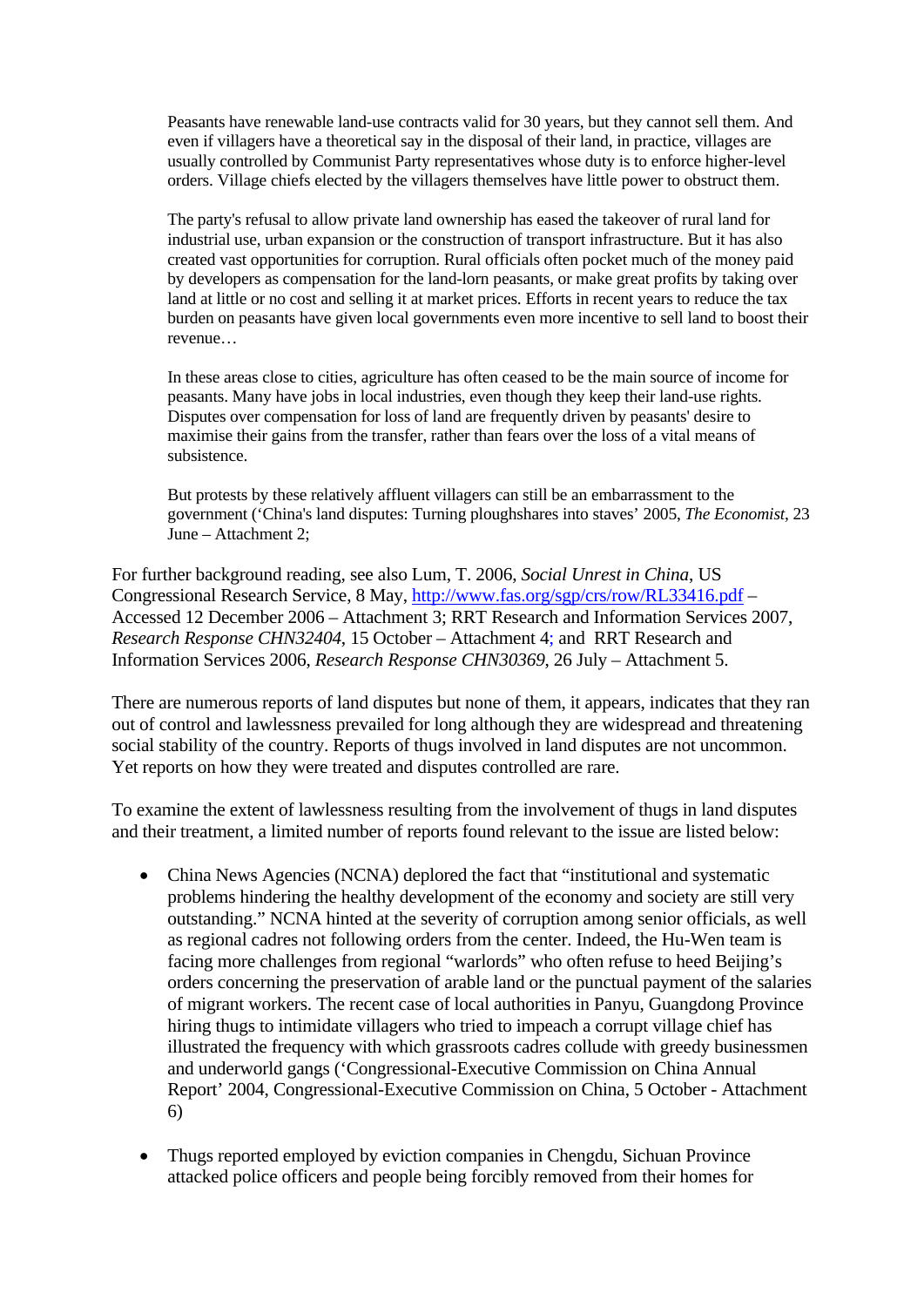redevelopment on August 1. The thugs were released soon after being arrested. ('Forced Evictions Turn Violent in Sichuan and Shaanxi' 2006, *Radio Free Asia*, 1 August, 2006 – Quote from 'Petition and Protests: Thug attacks' 2006, Human Rights in China website, 31 August

http://www.hrichina.org/public/contents/article?revision\_id=30597&item\_id=30595 – Accessed 13 June 2007 – Attachment 7).

- Reports emerging in recent months provide a snapshot of unrest and instability in rural China. In June 2005, villagers in the town of Shenyou in Hebei Province were beaten with sticks and knives by locally hired thugs after a power company acquired the rights to local farmers' land. Six farmers were killed and 48 injured in an event that later led to the removal of local leaders by provincial authorities. Earlier in March, Zhou Changquing, the elected village chief of Yinjialin, a Jinan suburb, was severely beaten, along with his colleagues, by a party secretary backed by the local government (*Xinjingbao*, June 13, 2005) (Fan, Li 2005, 'Unrest in China's Countryside', *Xinjingbao*, 13 June – Quote from *China Brief,* vol 6, issue 2 – Attachment 8).
- In June 2005, local officials hired armed thugs to break up a protest by farmers in Shengyou village, Hebei province, killing six villagers and wounding more than 100. Villagers had opposed local government efforts to seize their land and claimed that local officials had embezzled money that should have gone to the villagers (Congressional-Executive Commission on China 2006, 'Congressional-Executive Commission on China Annual Report 2006', GECC website, 20 September <http://www.cecc.gov/pages/annualRpt/annualRpt06/CECCannRpt2006.pdf>- Accessed 16 January 2007 - Attachment 9).
- In June, the *South China Morning Post* reported that at least six people were killed in Hebei province, when several hundred armed thugs attacked villagers who refused to hand their land over to an electronics factory ('Chinese Citizens Increasingly Stand Up for Human Rights: Prominent lawyers defend house-church pastor; peasants protest against corruption' 2005, *Compass Direct,* 28 July - Attachment 10).
- In 2005, several thousand southern farmers, trying to stop earth-moving machinery, fought 600 police armed with clubs. In northern China, developers and officials hired thugs with pikes and knives to attack protesting villagers, killing six and injuring fifty (Keidel, Albert 2006, 'China's social unrest: The story behind the stories', Carnegie Endowment website, September [http://www.carnegieendowment.org/files/pb48\\_keidel\\_final1.pdf](http://www.carnegieendowment.org/files/pb48_keidel_final1.pdf) -Accessed 25 October 2006 – Attachment 11).
- Rights defenders Liu Anjun and Yu Xinjiao were both released from prison in late July. Liu Anjun was crippled in 2003 in an attack by thugs allegedly in the hire of developers while petitioning on behalf of residents displaced by a redevelopment scheme. He was detained and imprisoned in 2004 for disturbing public order after objecting to police beating someone else ('Human Rights Defender Liu Anjun and Poet Yu Xinjiao Released from Prison' 2006,. *Radio Free Asia*. 28 July 28 [http://hrichina.org/public/contents /article?revision%5fid=29674&item%5fid=29670,](http://hrichina.org/public/contents/article?revision%5fid=29%20674&item%5fid=29670) Accessed 14 Aug 06 – Attachment 12).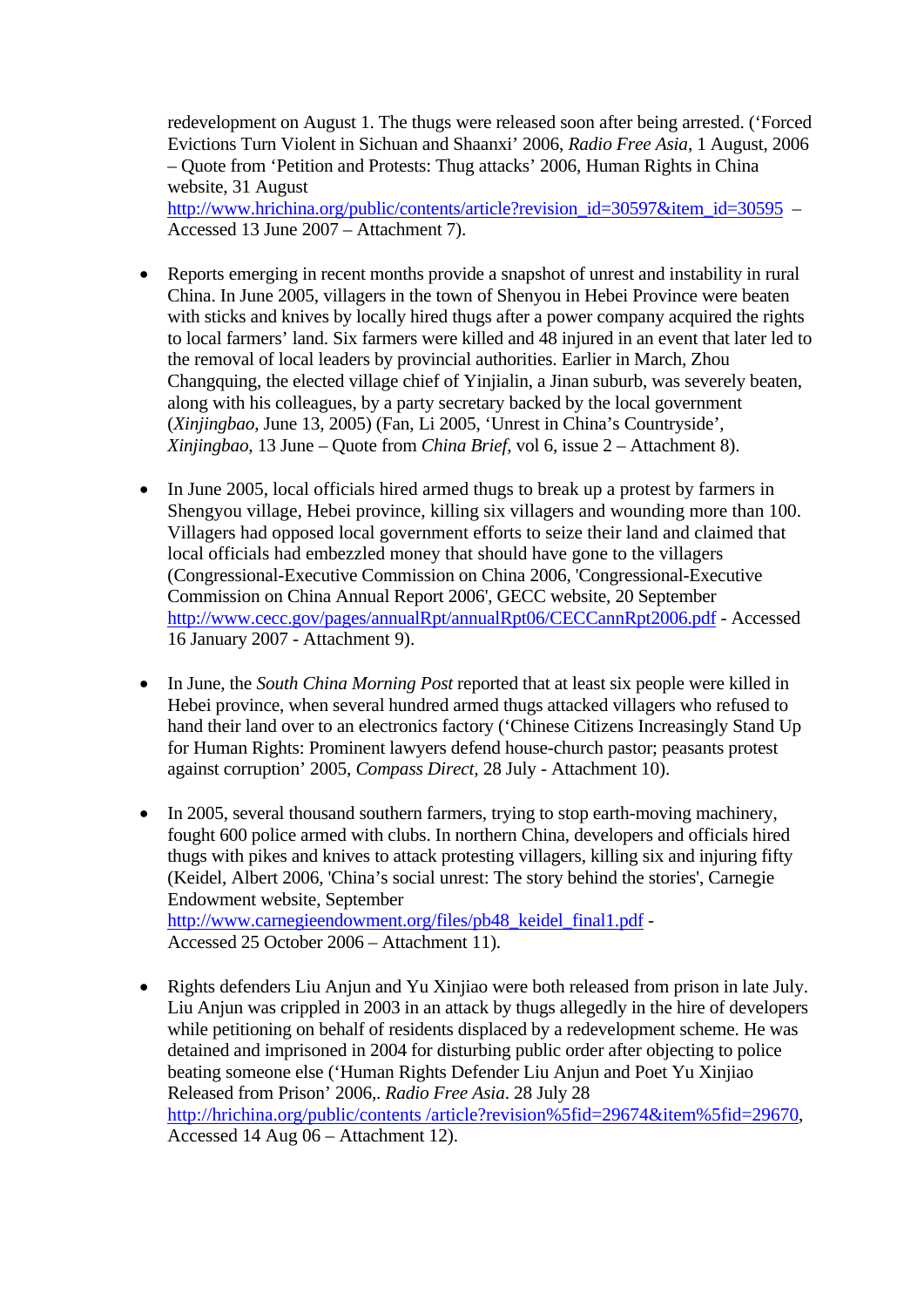- One former Communist party chief in the city of Dingzhou in Hebei Province, for example, was found by a court to have hired "thugs" to physically abuse peasants who had protested low levels of compensation for appropriated land … Tension in villages like Dongzhou was high following the protests, according to *The Straits Times* , which cited rural experts and peasants as saying that local authorities had tightened control over the villages and that residents were fearful of officials and "local thugs" who were collaborating with the authorities (25 Feb. 2006) (Immigration and Refugee Board of Canada 2006, CHN101063.EX – China: Civil unrest involving farmers, workers, homeowners and tenants, particularly in rural areas of Guangdong; conditions causing the unrest; government response; reports of arrests, beatings and detention (2004 - 2006), 24 April – Attachment 13). Referring to the same incident, another report comments that in February 2006, former Party secretary of Dingzhou city, He Feng, was sentenced to life in prison, and four others to death, for their roles in the shooting and beating of villagers protesting inadequate land compensation, including the killing of six (Lum, T. 2006, *Social Unrest in China*, US Congressional Research Service, 8 May – footnote 24, <http://www.fas.org/sgp/crs/row/RL33416.pdf> – Accessed 12 December 2006 – Attachment 3).
- ... police brought in hired thugs to suppress a village protest. The open letter by peasants from Wanli Village in Cangshan Town, Fuzhou City, Fujian Province says that on the morning of August 1, a large group of law enforcement officers accompanied by a number of individuals recently released from Reeeducation Through Labor (RTL) and Reform Through Labor (laogai) camps suddenly arrived at a factory where villagers were staging a sit-in. After climbing over the factory gate, the police officers and civilians attacked the villagers… the conflict between officials and villagers arose over possession of the factory where the villagers staged their sit-in… Although the provincial PSB director, Chen Youcheng, ordered the Cangshan PSB branch to seriously investigate the matter, no discernable action has been taken to date… this is only the latest of a number of oppressive actions taken against the peasants of Wanli Village, who have been engaging in extended protests over infringement of their rights in recent official land confiscation and clearance operations ('Police and Thugs Suppress Fujian Peasant Protest' 2004, Human Rights in China Press Releases, 25 August

<http://iso.hrichina.org/public/contents/press?revision%5fid=10613&item%5fid=9765> - Accessed 11 January 2008 - Attachment 14).

• Referring to the same incident, another report notes that police and officials have once again brought in convicted criminals to suppress protests by peasants of Wanli Village in Cangshan Town, Fuzhou City, Fujian Province. The peasants of Wanli Village have been engaged in an extended protest against appropriation and redevelopment of their farmland and involuntary removal to a new location… Sources say the authorities were especially ruthless in this operation because of their vexation over leaks to the international community over an incident in early August when police and enlisted thugs were sent in to intimidate a group of villagers occupying a disputed factory premises… Apart from good income from crops, villagers have also enjoyed a monthly income of 400 yuan per shareholder from rental of the disputed factory premises. The villagers feel the compensation offered them in the redevelopment plans is grossly inadequate, and more than 400 households have refused the terms ('Protesting Peasants Under Siege in Wanli Village' 2004, Human Rights in China Press Releases, 9 September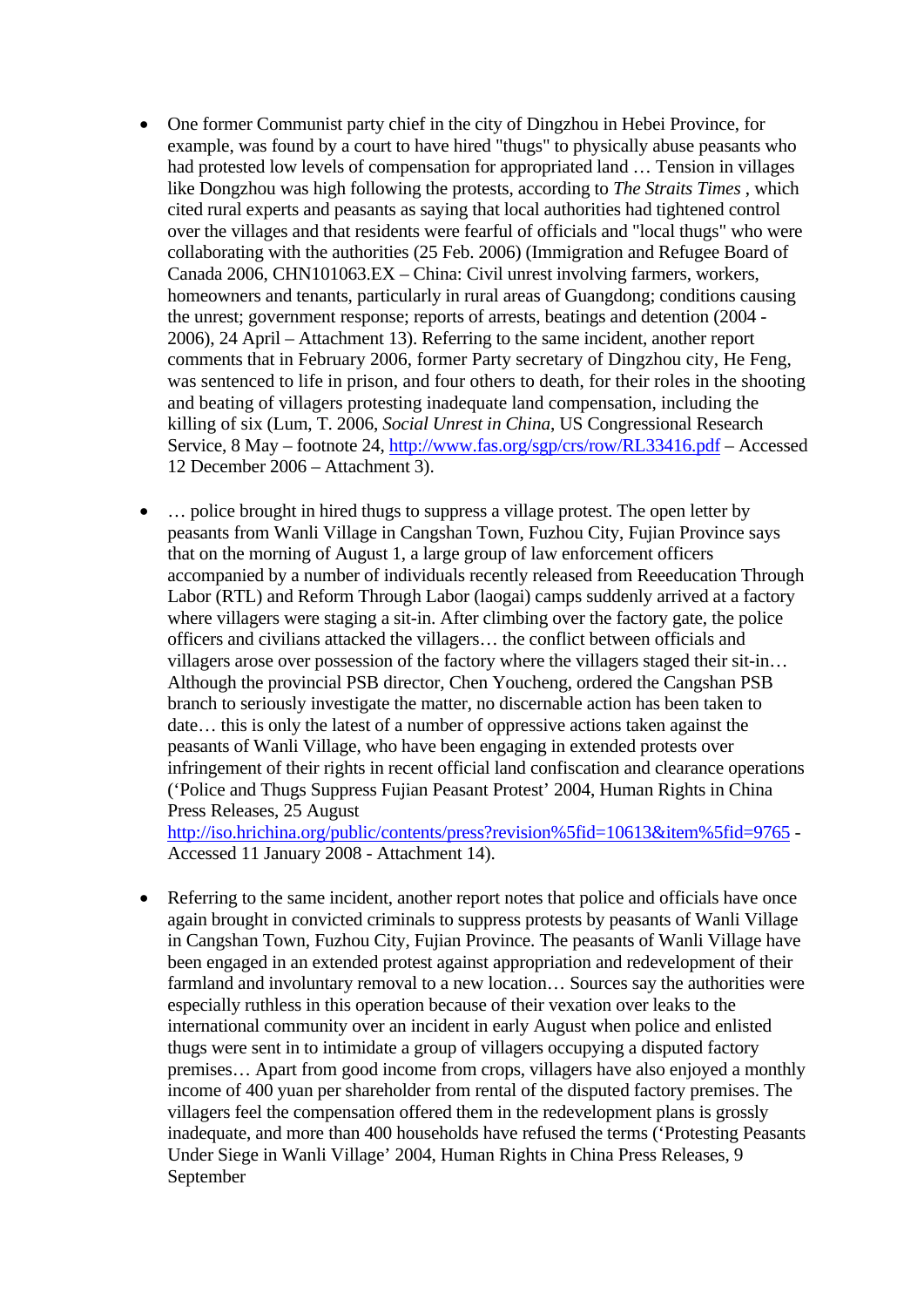http://www.hrichina.org/public/contents/press?revision\_id=10615&item\_id=9789 - Accessed 15 January 2008 – Attachment 15).

• The confrontation occurred Tuesday, March 20 [2007], on Guanzhou Island, situated in a tributary of the Pearl River, in the Haizhu district of Guangzhou city. Three witnesses confirmed Chen's death. Villagers were already angry at the seizure of farm land by local officials at below-market rates to build an international biosphere as part of a controversial "College City" project... Dozens of villagers gathered Tuesday in a show of support for another villager who had been injured by a dirt truck earlier that day, they said. The truck had struck a villager at the construction site of a tunnel that will connect Guanzhou Island, where the new biosphere project is located, with the island where the College City project is located. In a show of support for the injured villager, dozens of villagers demanded compensation from the truck driver... A report Thursday in the Chinese-language *Guangzhou Daily* newspaper said those involved in the case had been detained and would be dealt with according to the law. The Haizhu district government had set up a special task force, it said, which will put the project on hold and will comfort and compensate the injured and the bereaved. The report characterized the death as the result of an armed scuffle between construction workers and villagers brought on by a "traffic incident." But Guanzhou Island residents told RFA that they considered the incident an armed assault on villagers. "Many of the villagers were just onlookers in their pajamas. Out of nowhere 30 to 40 people wearing hard hats with iron clubs in their hands descended upon the villagers," one woman said…The Haizhu district government has expropriated more than 2,000 mu (1 mu =  $0.165$  acre) of land for the construction of the biosphere. Villagers claim they have been paid at belowmarket rates for the land and say they were coerced into signing the contract. China's leaders have criticized the proliferation of College City projects which began to appear following a crackdown on unauthorized "development zones," often little more than a front for local government property scams. In April 2004, an investigative report by RFA's Mandarin service found that local Guangdong officials had divided up land into parcels to get around central government restrictions on land acquisitions for construction projects. Local residents, who had valid land leases and construction permits, were under increasing pressure to leave their homes to make way for a College City development. But while central government is increasingly aware of the problem, recently passing a Property Law aimed at protecting property rights, enforcement of its directives at the local level happens only rarely ('Villager Dies in Guangdong Land Clashes' 2007, *Radio Free Asia*, 22 March

[http://www.rfa.org/english/china/2007/03/22/china\\_guangzhou/](http://www.rfa.org/english/china/2007/03/22/china_guangzhou/) - Accessed 21 December 2007 – Attachment 16).

• ... Even in highly publicized cases such as the bloody crackdown on peasant protesters in the southern Chinese city of Shanwei in December 2005 and the bid by the villagers of Taishi to remove their elected chief earlier that year, the authorities sentenced a group of protesters it describes as ringleaders to jail terms of up to five years for their part in the protest. Behind the scenes, however, alarm bells are ringing for the Communist Party. In a two-part feature story on the loss of rural land to development projects pushed forward by greedy and corrupt officials, the official Xinhua news agency quoted Premier Wen Jiabao as sending out a warning to the Party rank and file that "illegal" seizures of land in rural areas could lead to instability… According to China's official new agency Xinhua, 40 million farmers have lost their land over the past decade due to urbanization, with another 15 million set to suffer a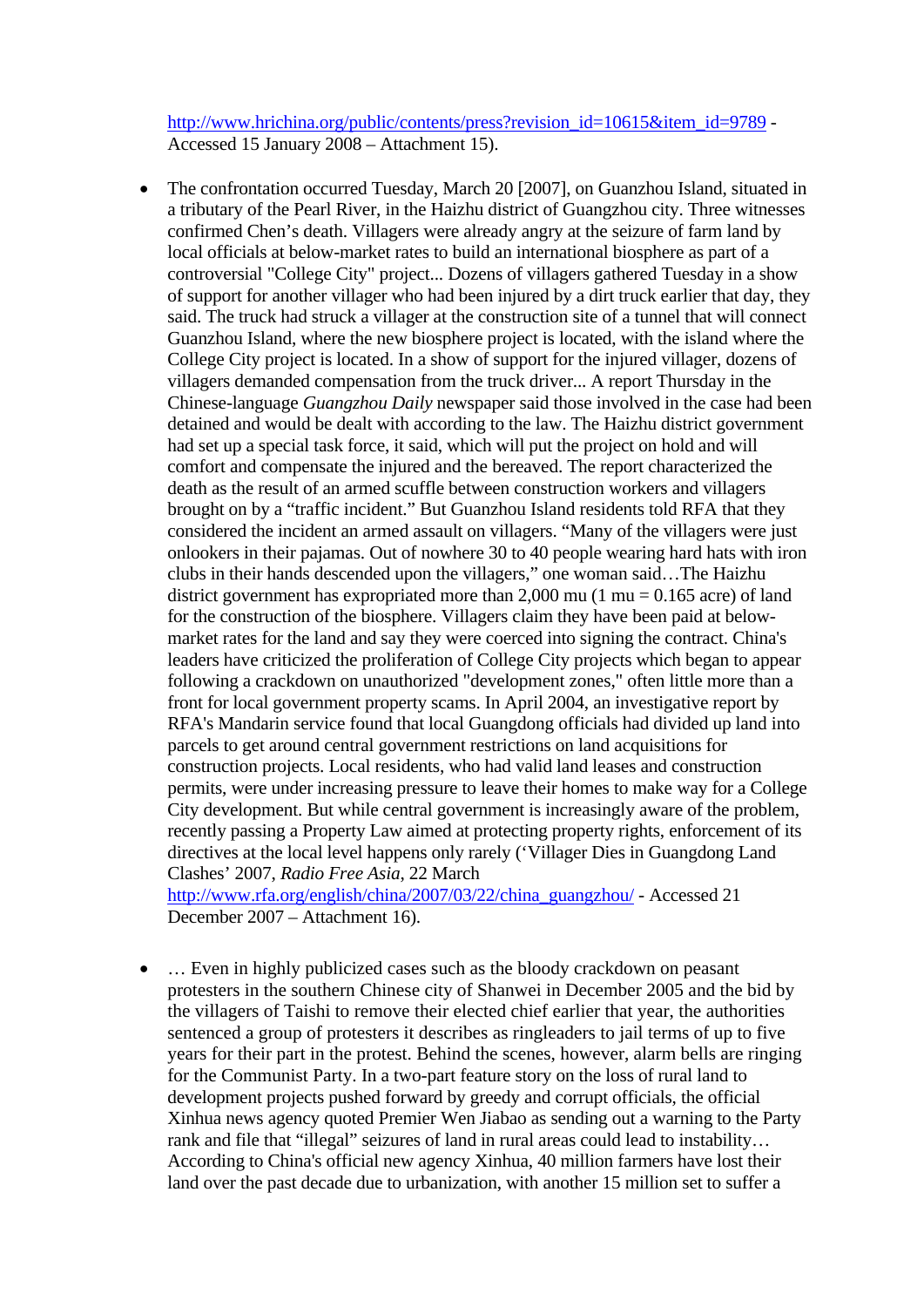similar fate over the next five years, according to a report from China's Ministry of Labor and Social Security in July. The total area of land seized illegally for development nationwide rose by 20 percent in the first five months of this year, according to the Ministry of Land and Resources. ('Grass Roots Pressures Forge China's Civil Rights Movement' 2006, Radio Free Asia, 25 September http://www.rfa.org/english/news/social/2006/09/25/china\_civilrights/ - Accessed 21 December 2007 – Attachment 17).

• China sees thousands of incidents of popular unrest across the country annually, many of which are over the demolition of people's homes, or the appropriation of their farmland by local officials keen to cash in on booming property prices. The country's parliament, the National People's Congress (NPC), passed a law in mid-March setting out plans for a nationwide property registration process, in which the rights of individual, collective and State ownership would be specified for all existing property in the country. Article 66 states: "The legitimate properties of individuals shall be protected by law and shall not be occupied and damaged by any institution and individual." The law also provides for litigation and compensation in cases where property rights have been infringed (''Nail House' Stories Fire Up Chinese Netizens' 2007, *Radio Free Asia,* 2 April ([http://www.rfa.org/english/news/politics/2007/04/02/china\\_nailhouse/](http://www.rfa.org/english/news/politics/2007/04/02/china_nailhouse/) - Accessed 21

December 2007 – Attachment 18).

• China's leadership has intervened in mounting unrest surrounding a controversial hydroelectric dam in the south western province of Sichuan, calling a temporary halt to work on the project. Local residents told RFA's Mandarin service that martial law had been imposed since fighting between local villagers fighting relocation and government-sponsored thugs flared up at the weekend. "There has been a directive from central government ordering work on the dam to stop temporarily. As soon as they heard about it, everybody went home to their villages. Everyone says that they will do what central government tells them," a resident of Hanyuan County near the dam told RFA's Mandarin service. "On the day of the fighting and the day after, they beat up a lot of ordinary and innocent people," the woman said…Others said that while the armed crackdown on the 30,000 protesters who tried to block riot police from getting to the dam site had been carried out by People's Armed Police, unidentified gangs had also been beating people. "There are some people not from around here, thugs, who aren't proper armed police. They go round beating people up," another resident told RFA. Two people were also reported killed in the unrest which began Friday. Around 100,000 people will be displaced by the project, which is part of Beijing's much-vaunted "Go West" investment program aimed at boosting economic growth and relieving poverty in China's lagging hinterland… Deputy national police chief Tian Qiyu and head of the State Council secretariat Wang Yang had arrived in the area Monday to hold an emergency meeting on how to deal with rising tensions, according Hong Kong media. The territory's *Sun* newspaper said local officials responsible for a heavy-handed crackdown on protesters might face corruption charges. The intervention from Beijing came after a meeting of provincial leaders designated the protests the work of a small number of people intent on troublemaking… The central government had also ordered an increase in compensation for relocating residents from 320 yuan (U.S. \$38) per square meter of living space to 428 yuan (U.S. \$51), the paper said. Local officials and representatives of state-owned enterprises involved in the project had been sent out to do face-to-face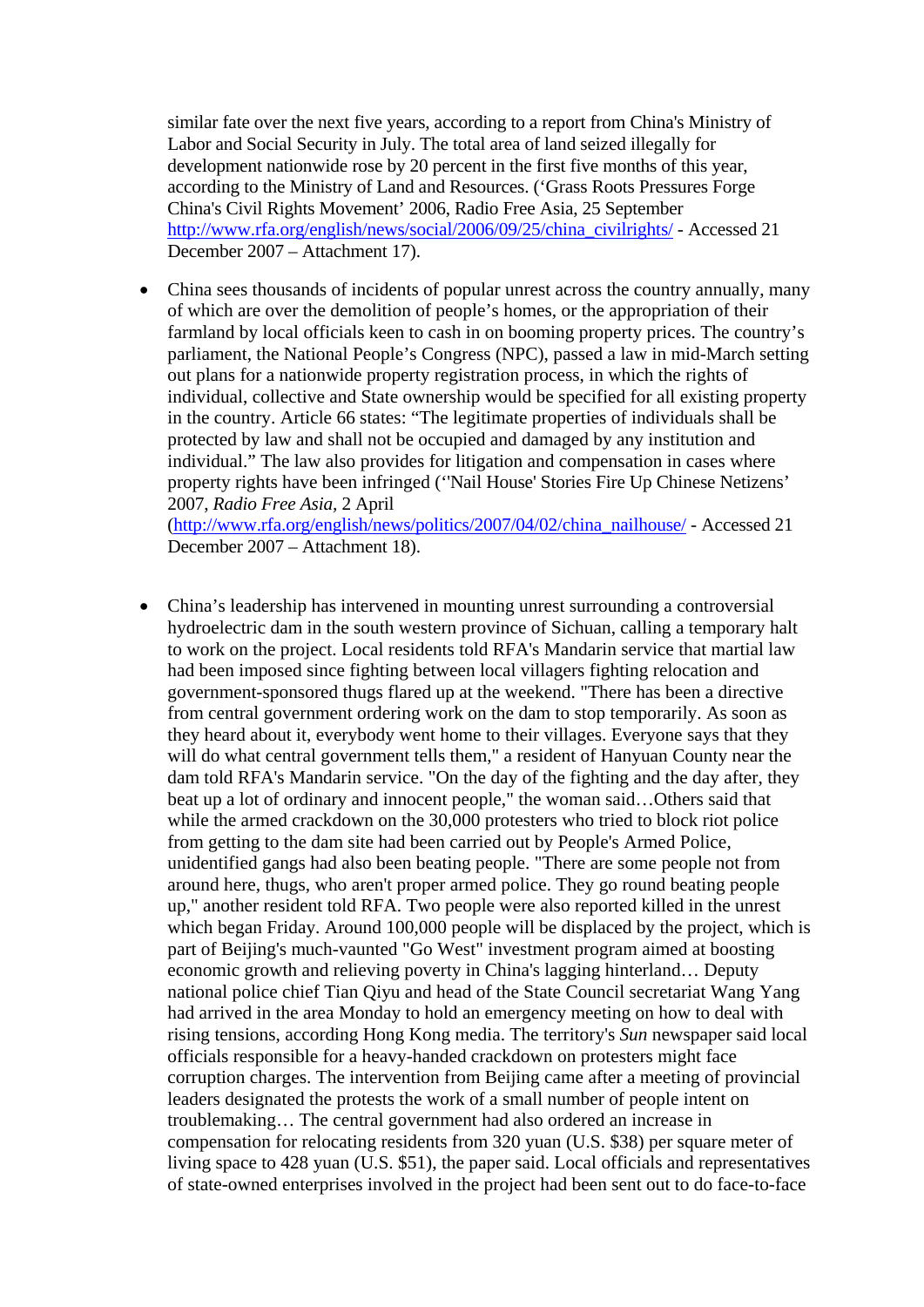ideology work with the farming communities, it said ('China Orders Temporary Halt on Sichuan Dam After Unrest' 2004, Radio Free Asia, 10 November http://www.rfa.org/english/news/social/2004/11/10/china\_sichuan/index.html -Accessed 21 December 2007 – Attachment 19).

A HRW publication, '"We could disappear at any time": Retaliation and abuses against Chinese petitioners' makes several references to thugs hired or working for local officials mainly in the course of officials handling of petitioners (Human Rights Watch 2005, '"We could disappear at any time". Retaliation and abuses against Chinese petitioners', HRW website, December<http://hrw.org/reports/2005/china1205/china1205wcover.pdf>- Accessed 9 December 2005 – Attachment 20. See also another recent HRW publication for the practice of increasing use of plainclothes thugs/officers to deter foreign journalists in China (Human Rights Watch 2007, '"You will be harassed and detained": Media freedoms under assault in China ahead of the 2008 Beijing Olympic Games', HRW website, August <http://hrw.org/reports/2007/china0807/china0807web.pdf> - Accessed 8 August 2007 – Attachment 21)

Given the above reports, it appears that despite the efforts of the national government to address the problems arising out of lawlessness caused by the involvement of thugs in land disputes at the local level, it has not been able to achieve the aim it set out to achieve.

As to the government response to social unrest including the land appropriation disputes, Thomas Lum, a China specialist comments that:

The PRC government's efforts to address social unrest have been hampered by tensions between the central and local governments, institutional weaknesses, inconsistent policies, and the inability or unwillingness to undertake fundamental political reforms. The central government has acknowledged that the grievances of many citizens have been legitimate, and occasionally has corrected local policies that have violated the law or punished local officials for employing excessively violent tactics against protesters. However, the state has reserved the authority to arbitrarily determine which protest activities are acceptable. It has not developed adequate institutions that protect human rights, cede political power to social groups, ensure judicial independence, and resolve social conflict. Many small demonstrations have been tolerated, but marching, organizing, and talking to reporters have brought harassment and repression by government authorities. At the end of 2005, the central government pledged a number of additional reforms aimed at rural unrest, including better management of land use, strengthening the legal system, protecting farmers' land, raising rural incomes, increasing social spending on health care and education, and abolishing the national tax on farmers. However, these policies will likely be resisted by local officials whose power remains unchecked and who are desperate to attract investment and prone to corruption.25 The PRC government, at the national and local levels, has applied a carrot and stick approach, or a combination of appeasement and scare tactics, toward controlling restive social groups. Experts have noted a pattern whereby government authorities allow demonstrations to grow, and even publicly sympathize with protesters, while taking time to identify group leaders (Lum, T. 2006, *Social Unrest in China*, US Congressional Research Service, 8 May – footnote 24, <http://www.fas.org/sgp/crs/row/RL33416.pdf> – Accessed 12 December 2006 – Attachment 3).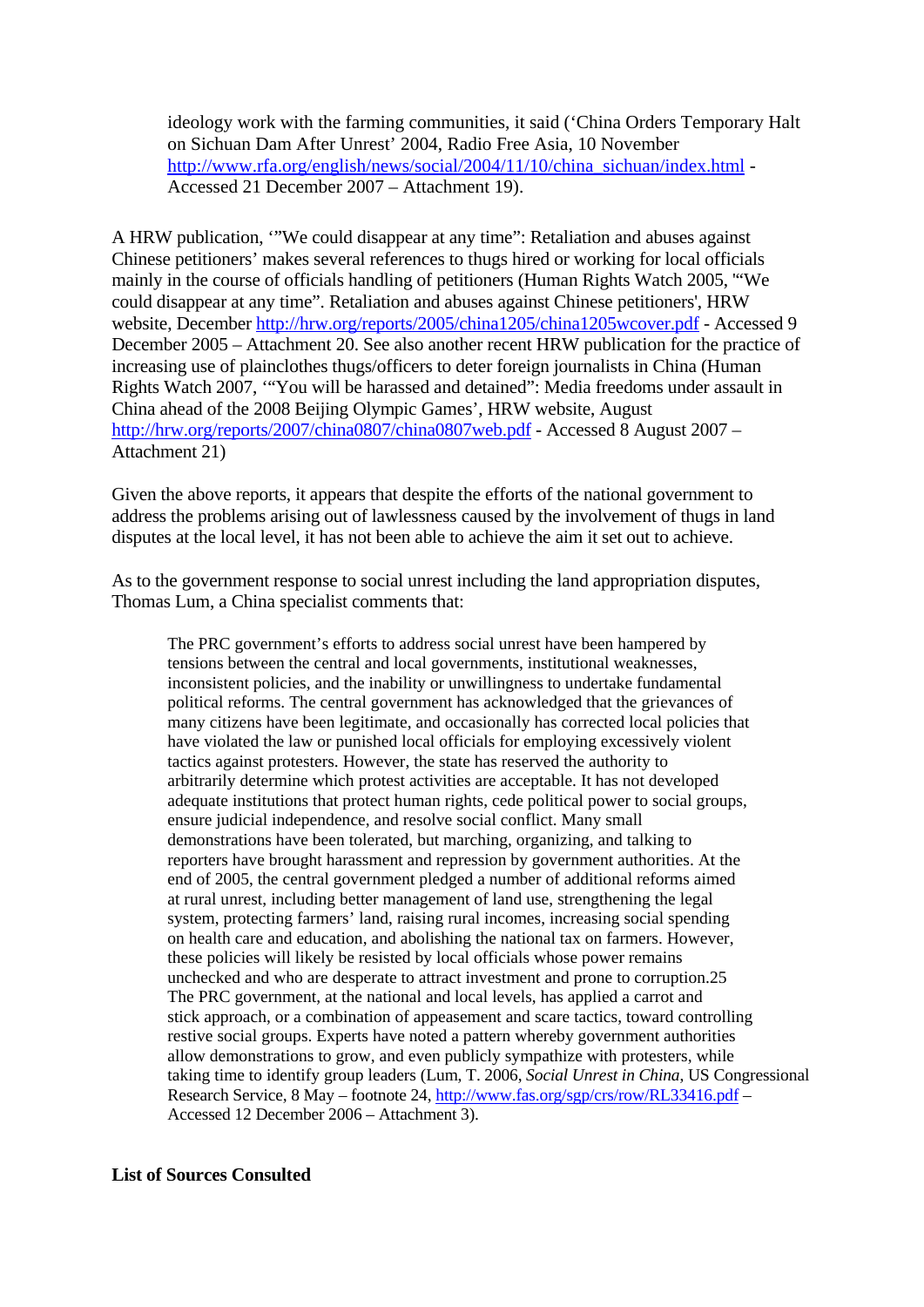Internet Sources**: Government Information & Reports** UK Home Office <http://www.homeoffice.gov.uk/> US Department of State <http://www.state.gov/> **United Nations (UN)**  Office of the High Commissioner for Human Rights (OHCHR) <http://www.ohchr.org/english/countries/cn/index.htm> UNICEF<http://www.unicef.org/> **International News & Politics** *BBC News* [http://news.bbc.co.uk](http://news.bbc.co.uk/)  **Region Specific Links**  Xinhua<http://www.xinhuanet.com/english/> Asian Centre for Human Rights [http://www.achrweb.org](http://www.achrweb.org/) PRC Criminal Procedure Law 1997<http://en.chinacourt.org/public/detail.php?id=2693> **Search Engines** Copernic<http://www.copernic.com/>

Databases**:**  FACTIVA (news database) BACIS (DIMA Country Information database) REFINFORMATION (IRBDC (Canada) Country Information database) ISYS (RRT Country Research database, including Amnesty International, Human Rights Watch, US Department of State Reports) RRT Library Catalogue

## **List of Attachments**

- 1. Southerland, Dan 2007, 'China's Media Controls: Could Bloggers Make a Difference?', *China Brief*, vol 7, issue 8, 18 April.
- 2. 'China's land disputes: Turning ploughshares into staves' 2005, The Economist, 23 June. (CISNET China CX125413)
- 3. Lum, T. 2006, Social Unrest in China, US Congressional Research Service, footnote 24, 8 May. (<http://www.fas.org/sgp/crs/row/RL33416.pdf> – Accessed 12 December 2006)
- 4. RRT Research and Information Services 2007, *Research Response CHN32404*, 15 October.
- 5. RRT Research and Information Services 2006, Research Response *CHN30369*, 26 July.
- 6. 'Congressional-Executive Commission on China Annual Report' 2004, Congressional-Executive Commission on China, 5 October.
- 7. 'Petition and Protests: Thug attacks' 2006, Human Rights in China website, 31 August. ([http://www.hrichina.org/public/contents/article?revision\\_id=30597&item\\_id=30595](http://www.hrichina.org/public/contents/article?revision_id=30597&item_id=30595) – Accessed 13 June 2007)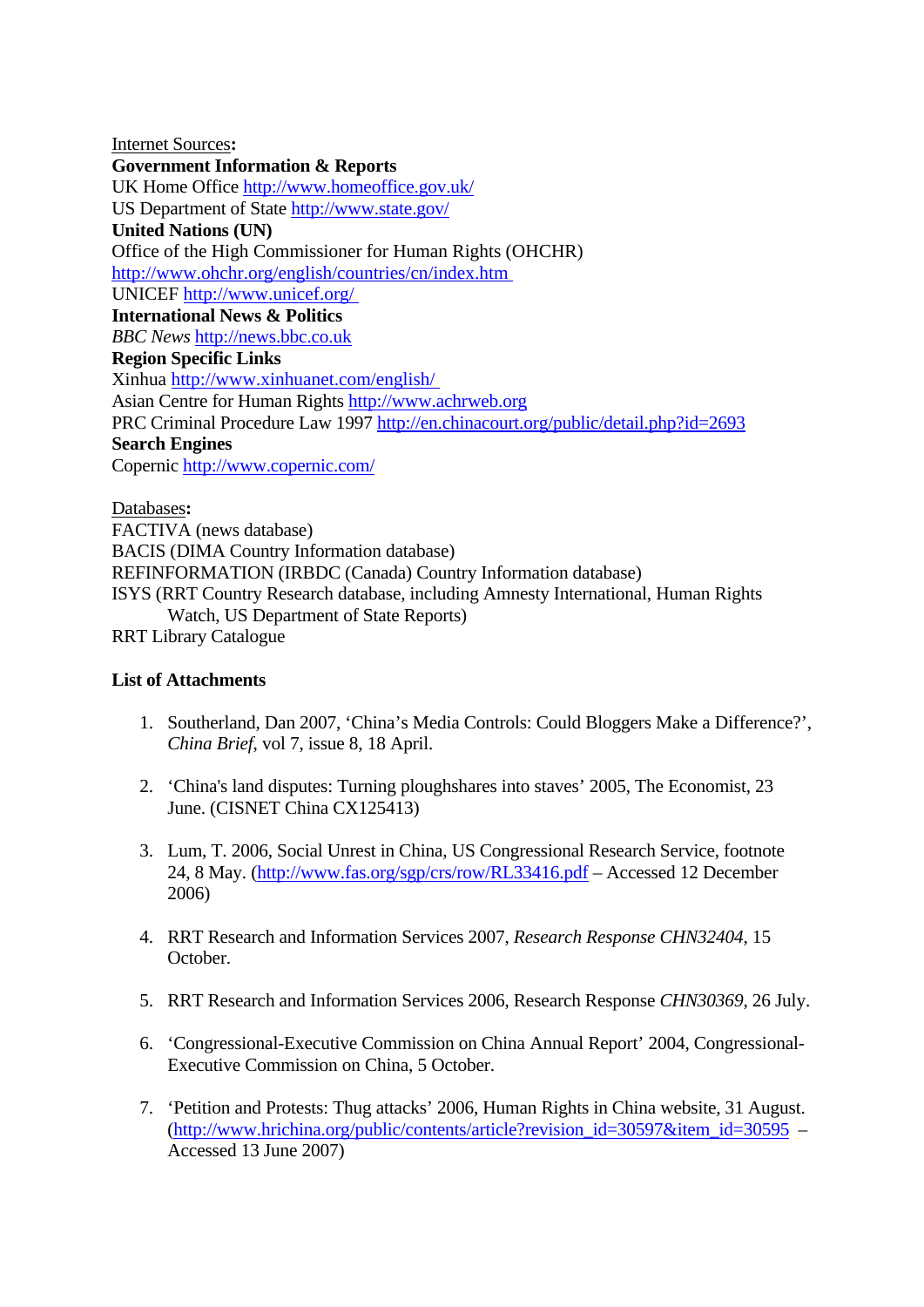- 8. Fan, Li 2005, 'Unrest in China's Countryside', *Xinjingbao,* 13 June Quote from *China Brief*, vol 6, issue 2.
- 9. 'Congressional-Executive Commission on China Annual Report 2006' 2006, Congressional-Executive Commission on China, GECC website, 20 September. (<http://www.cecc.gov/pages/annualRpt/annualRpt06/CECCannRpt2006.pdf>- Accessed 15 January 2007)
- 10. 'Chinese Citizens Increasingly Stand Up for Human Rights: Prominent lawyers defend house-church pastor; peasants protest against corruption' 2005, *Compass Direct*, 28 July.
- 11. Keidel, Albert 2006, 'China's social unrest: The story behind the stories', Carnegie Endowment website, September. ([http://www.carnegieendowment.org/files/pb48\\_keidel\\_final1.pdf](http://www.carnegieendowment.org/files/pb48_keidel_final1.pdf) - Accessed 25 October 2006)
- 12. 'Human Rights Defender Liu Anjun and Poet Yu Xinjiao Released from Prison' 2006, *Radio Free Asia.* 28 July. (CISNET China CX159376)
- 13. Immigration and Refugee Board of Canada 2006, CHN101063.EX China: Civil unrest involving farmers, workers, homeowners and tenants, particularly in rural areas of Guangdong; conditions causing the unrest; government response; reports of arrests, beatings and detention (2004 - 2006), 24 April. (REFINFO)
- 14. 'Police and Thugs Suppress Fujian Peasant Protest' 2004, Human Rights in China Press Releases, 25 August. (<http://iso.hrichina.org/public/contents/press?revision%5fid=10613&item%5fid=9765> - Accessed 11 January 2008)
- 15. 'Protesting Peasants Under Siege in Wanli Village' 2004, Human Rights in China Press Releases, 9 September. ([http://www.hrichina.org/public/contents/press?revision\\_id=10615&item\\_id=9789](http://www.hrichina.org/public/contents/press?revision_id=10615&item_id=9789) - Accessed 11 January 2008)
- 16. 'Villager Dies in Guangdong Land Clashes' 2007, Radio Free Asia, 22 March. ([http://www.rfa.org/english/china/2007/03/22/china\\_guangzhou/](http://www.rfa.org/english/china/2007/03/22/china_guangzhou/) - Accessed 21 December 2007).
- 17. 'Grass Roots Pressures Forge China's Civil Rights Movement' 2006, Radio Free Asia, 25 September. ([http://www.rfa.org/english/news/social/2006/09/25/china\\_civilrights/](http://www.rfa.org/english/news/social/2006/09/25/china_civilrights/) - Accessed 21 December 2007)
- 18. ''Nail House' Stories Fire Up Chinese Netizens' 2007, Radio Free Asia, 2 April. ([http://www.rfa.org/english/news/politics/2007/04/02/china\\_nailhouse/](http://www.rfa.org/english/news/politics/2007/04/02/china_nailhouse/) - Accessed 21 December 2007).
- 19. 'China Orders Temporary Halt on Sichuan Dam After Unrest' 2004, Radio Free Asia, 10 November.